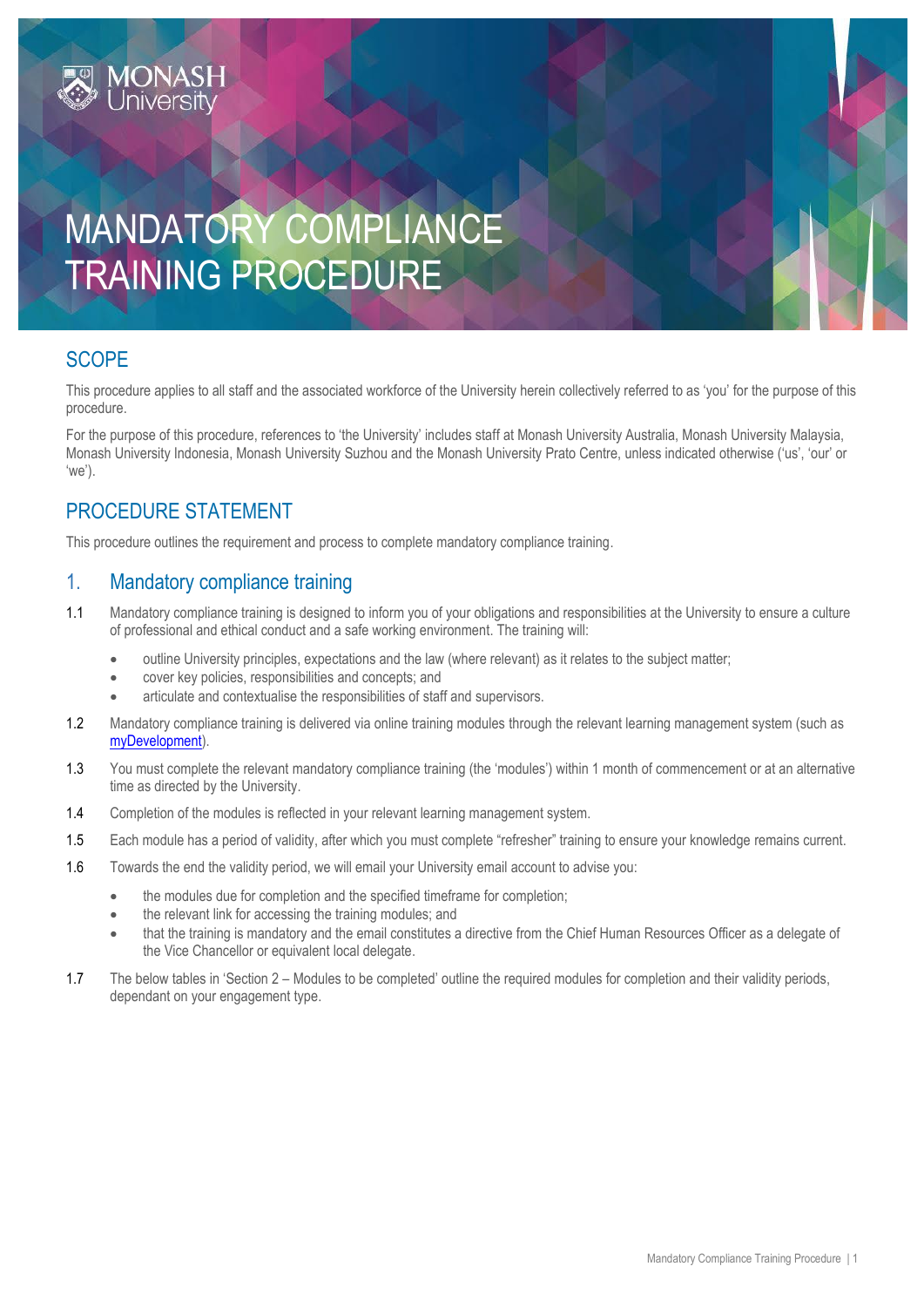## 2. Modules to be completed

2.1 You must complete the following modules according to your engagement type. Where applicable, complete the module relevant to your location.

| <b>Engagement type</b>  | <b>Training module</b>                                                                                                                                                                       | Period of validity |
|-------------------------|----------------------------------------------------------------------------------------------------------------------------------------------------------------------------------------------|--------------------|
| Staff                   | <b>Equal Opportunity</b>                                                                                                                                                                     | 2 years            |
|                         | Occupational Health and Safety Staff Induction<br>۰<br>Occupational Health and Safety Induction - Malaysia<br>$\bullet$<br>Occupational Health and Safety Induction - Indonesia<br>$\bullet$ | 3 years            |
|                         | Data Protection and Privacy<br>$\bullet$<br>Data Protection and Privacy - Indonesia<br>$\bullet$                                                                                             |                    |
|                         | Anti-Fraud & Corruption                                                                                                                                                                      |                    |
|                         | <b>Cyber Safety</b>                                                                                                                                                                          |                    |
|                         | <b>Ethics and Professional Conduct</b>                                                                                                                                                       |                    |
| Associated<br>workforce | Occupational Health and Safety Staff Induction                                                                                                                                               |                    |
|                         | <b>Cyber Safety</b>                                                                                                                                                                          | 3 years            |
|                         | Engaging Ethically with Monash                                                                                                                                                               |                    |

#### 3. Non-Compliance

- 3.1 You are responsible for ensuring you complete the mandatory compliance training. Your supervisor is responsible for ensuring you have the time to complete the relevant modules.
- 3.2 If you have not completed the modules within the relevant timeframe, we will notify you and your supervisor via email. If you do not complete the required modules despite the reminders, you may be deemed to have not complied with a reasonable and lawful direction. If you continue not to comply with this direction, it may lead to disciplinary action or termination of your engagement in accordance with clause 4.1 of this procedure.
- 3.3 Supervisors who fail to ensure their staff complete the required modules may have demonstrated unsatisfactory performance of their duties as a supervisor in accordance with the [Disciplinary Matters Procedure](https://publicpolicydms.monash.edu/Monash/documents/1935674) (Monash University Australia) or equivalent local disciplinary procedure.
- 3.4 Heads of unit/departments will be provided with a report identifying staff who have not completed the training and should discuss non-completion of the modules with the staff member and/or supervisor. Monash HR or your local HR unit, should be contacted regarding disciplinary action.
- 3.5 The University's senior management will be periodically informed of completion rates across the University.

### 4. Breach of procedure

4.1 The University treats any breach of its policies, procedures and schedules seriously. It encourages reporting of concerns about non-compliance, and manages compliance in accordance with the applicable [Enterprise Agreement,](https://www.monash.edu/current-enterprise-agreements) relevant instrument of appointment and/or applicable contract terms. A failure to comply with policies, procedures and schedules may result in action by the University. Such action may include disciplinary and other action up to and including potential termination of employment for employees, or the cessation of engagements with the University for other persons.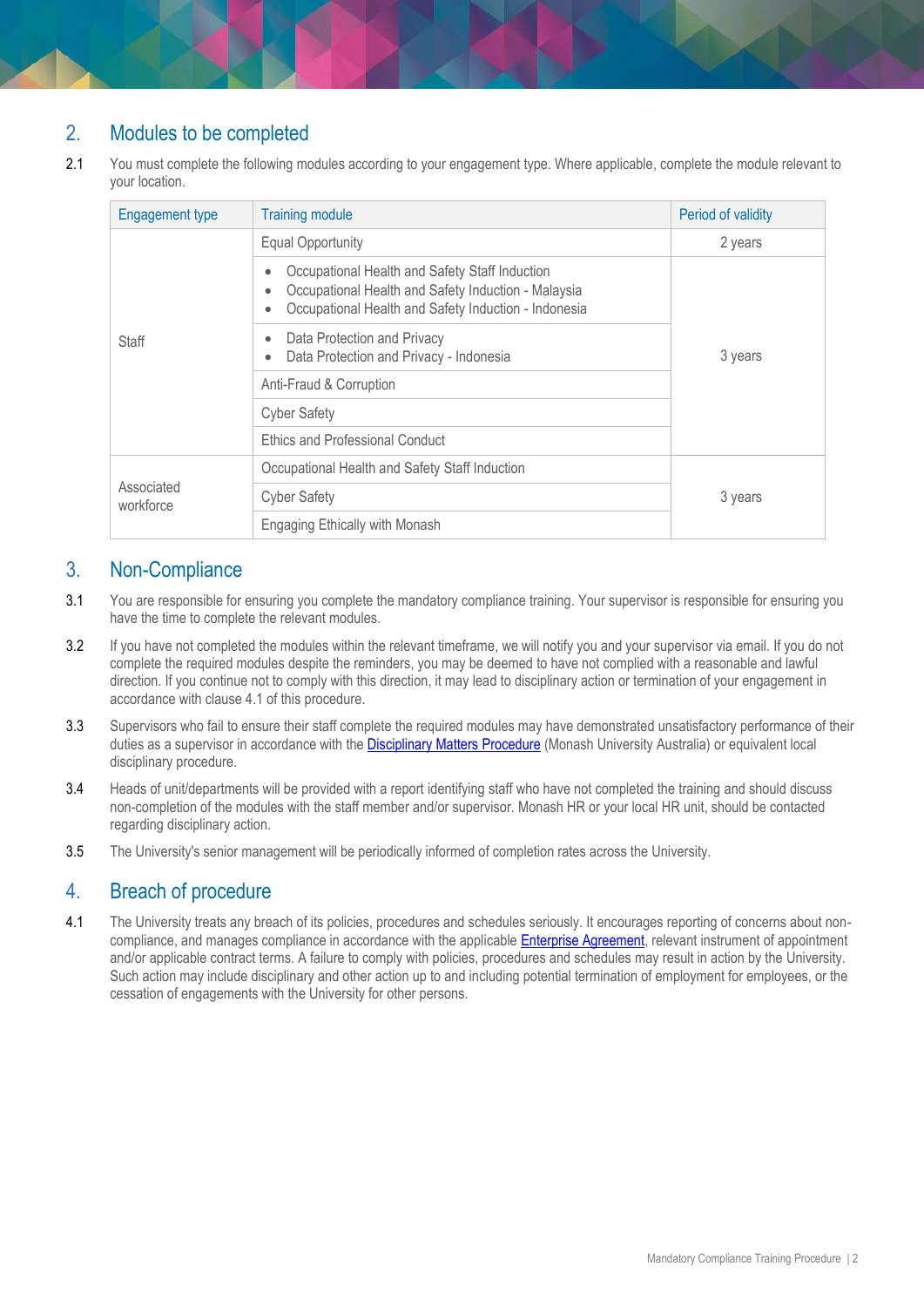# **DEFINITIONS**

| Associated workforce                              | Means any person appointed by the University to participate in University activities in an unpaid<br>capacity and are not employees of the University. The associate workforce includes (but is not limited<br>to), honorary appointments such as Adjunct and Emeritus Professors, Conjoint Appointments,<br>Contractors, University Visitors, and Affiliates.                                                                                                 |
|---------------------------------------------------|----------------------------------------------------------------------------------------------------------------------------------------------------------------------------------------------------------------------------------------------------------------------------------------------------------------------------------------------------------------------------------------------------------------------------------------------------------------|
| <b>Head of Unit</b>                               | The head of an academic or organisational work unit, for example Head of School, Head of<br>Department or where applicable, a person acting as his or her nominee.                                                                                                                                                                                                                                                                                             |
| Learning management<br>system                     | The system that houses online learning modules. For Monash University Australia and Malaysia - this<br>is <b>myDevelopment</b> .                                                                                                                                                                                                                                                                                                                               |
| <b>Mandatory Compliance</b><br>Training (modules) | Staff training mandated by legislation, regulation or policy. It is designed to educate staff and other<br>affiliates on relevant legislation, key policies and responsibilities and obligations relevant to their job<br>function or industry.                                                                                                                                                                                                                |
| <b>Staff</b>                                      | For the purposes of this procedure, means any person employed by the University on a continuing,<br>fixed-term, casual or sessional basis, or a person seconded or contracted to perform work for the<br>university under direction from a university supervisor. This includes staff employed by Monash<br>University Australia, Monash University Malaysia, Monash University Indonesia, Monash University<br>Suzhou and the Monash University Prato Centre. |
| Supervisor                                        | The person who is responsible for managing the performance of a staff member. This will be the<br>immediate line manager, unless the University nominates an alternative supervisor. Where a staff<br>member has two or more supervisors, one should be nominated as the performance supervisor.                                                                                                                                                               |

## **GOVERNANCE**

| <b>Parent policy</b>         | Integrity and respect                                                                                                                                                                                                                                                                                                                   |
|------------------------------|-----------------------------------------------------------------------------------------------------------------------------------------------------------------------------------------------------------------------------------------------------------------------------------------------------------------------------------------|
| <b>Supporting procedures</b> | N/A                                                                                                                                                                                                                                                                                                                                     |
| <b>Supporting schedules</b>  | N/A                                                                                                                                                                                                                                                                                                                                     |
| <b>Associated procedures</b> | <b>Disciplinary Matters procedure</b><br>$\bullet$<br>Performance development process: Academic Staff<br>$\bullet$<br>Performance development process: Professional Staff<br><b>Data Protection and Privacy</b><br>$\bullet$                                                                                                            |
| <b>Related legislation</b>   | <b>Australian Federal Legislation</b>                                                                                                                                                                                                                                                                                                   |
|                              | Racial Discrimination Act 1975 (Cth)<br>$\bullet$<br>Sex Discrimination Act 1984 (Cth)<br>Disability Discrimination Act 1992 (Cth)<br>Age Discrimination Act 2004 (Cth)<br>Australian Human Rights Commission <b>Act</b> 2004 (Cth)<br>Privacy <b>Act</b> 1988 (Cth)<br>Privacy Amendment (Enhancing Privacy Protection) Act 2012 (Cth) |
|                              | <b>Australian State Legislation</b>                                                                                                                                                                                                                                                                                                     |
|                              | Equal Opportunity <b>Act</b> 2010 (Vic)<br>Racial and Religious Tolerance Act 2001 (Vic)<br>Privacy and Data Protection Act 2014 (Vic)<br>Occupational Health and Safety Act 2004 (Vic)                                                                                                                                                 |
|                              | <b>Malaysian Legislation</b>                                                                                                                                                                                                                                                                                                            |
|                              | Employment Act 1955 (Act 265)<br>Industrial Relations Act 1967 (Act 177)<br>$\bullet$<br>Computer Crimes Act 1997 (Act 563)<br>$\bullet$<br>Contracts Act 1950 (Act 136)<br>$\bullet$<br>Malaysian Anti-Corruption Commission Act 2009 (Act 694)<br>Penal Code (Act 574)                                                                |